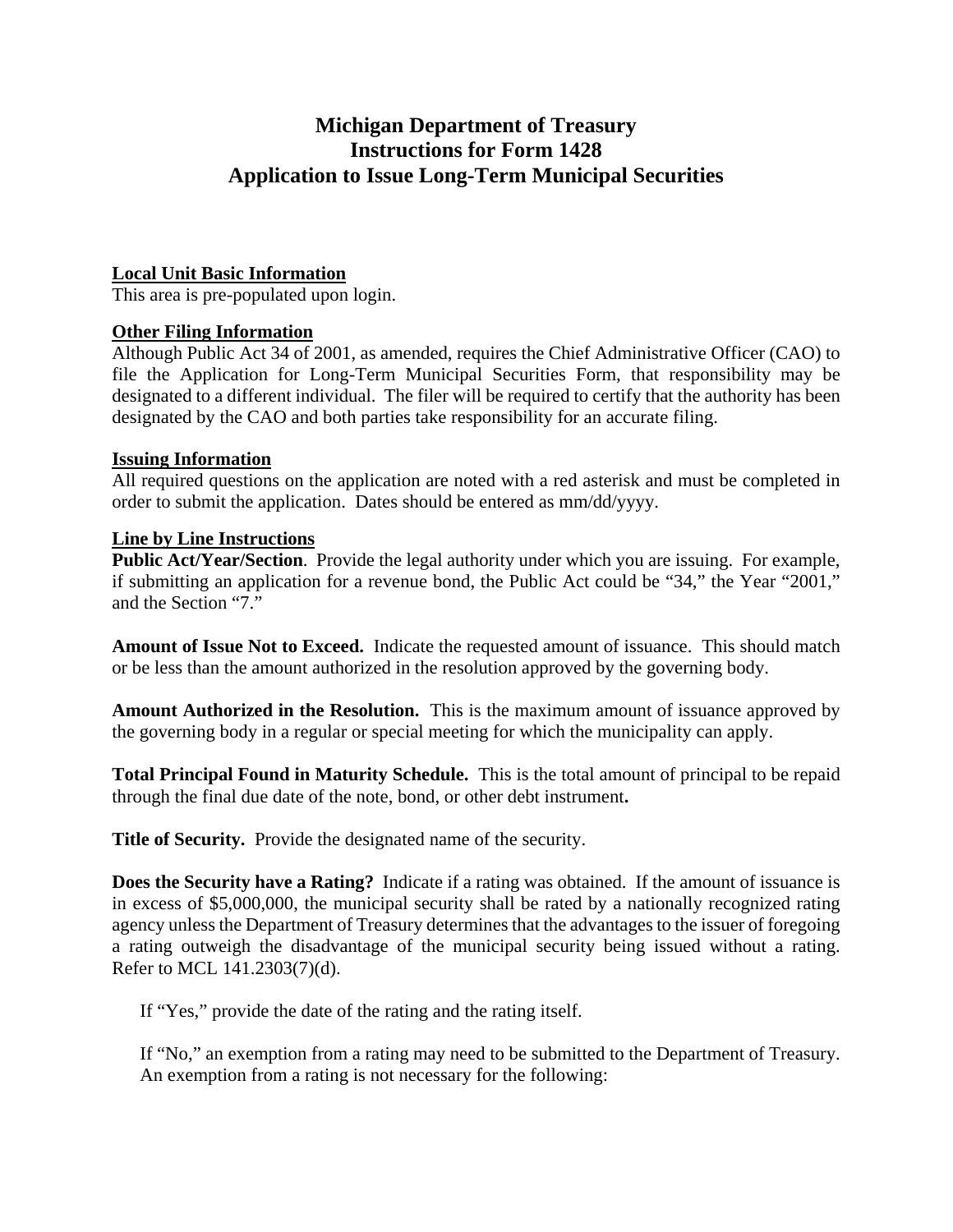- The municipal security is an unlimited tax general obligation.
- The municipal security is secured by special assessments.
- The municipality obtains a credit enhancement for the municipal security.
- The municipal security is purchased by a government agency.

**Purpose of Security.** Provide a brief statement to the purpose of the security.

**Estimated Issue Date**. The date the municipal security will be issued.

**Maturity Date.** The final date the security will be repaid. Long-term municipal securities should mature more than one year from the date of issuance. A municipal security issued shall not mature later than the estimated period of usefulness of the property or improvement for which the security is issued, except as otherwise provided for by law or statute.

**What is the Net Interest Rate.** Enter the expected interest rate for the municipal security. If it's variable, indicate the expected rate in the first year. This rate shall not exceed 18% per annum or a per annum rate determined by the Department of Treasury at the request of the municipality, whichever is higher.

**Type of Borrowing.** Select the type of bond the municipality proposes to issue.

#### *Capital Improvement*

Publication name: Before issuance, the municipality shall publish a notice of intent to issue the municipal security. This should be published in a newspaper that has general circulation in the County, City, Township, or Village. It shall site the maximum amount of municipal securities to be issued, the purpose, the source of payment, and the right of referendum on the issuance.

Date the Referendum was published: The date the municipality published a notice of intent to issue the municipal security.

Indicate whether a petition was filed within 45 days of the publication.

If a petition was filed, indicate if the vote of the electors approved of the issuance.

#### *Refunding*

Indicate whether there is a Net Present Savings or Loss from the refunding of the prior issuance.

Indicate the Net Present Value Savings or Loss as a dollar amount.

Indicate the Net Present Value Savings or Loss as a percentage of Refunded Par. This is calculated by dividing the savings or loss amount by the balance of the principal due being refunded.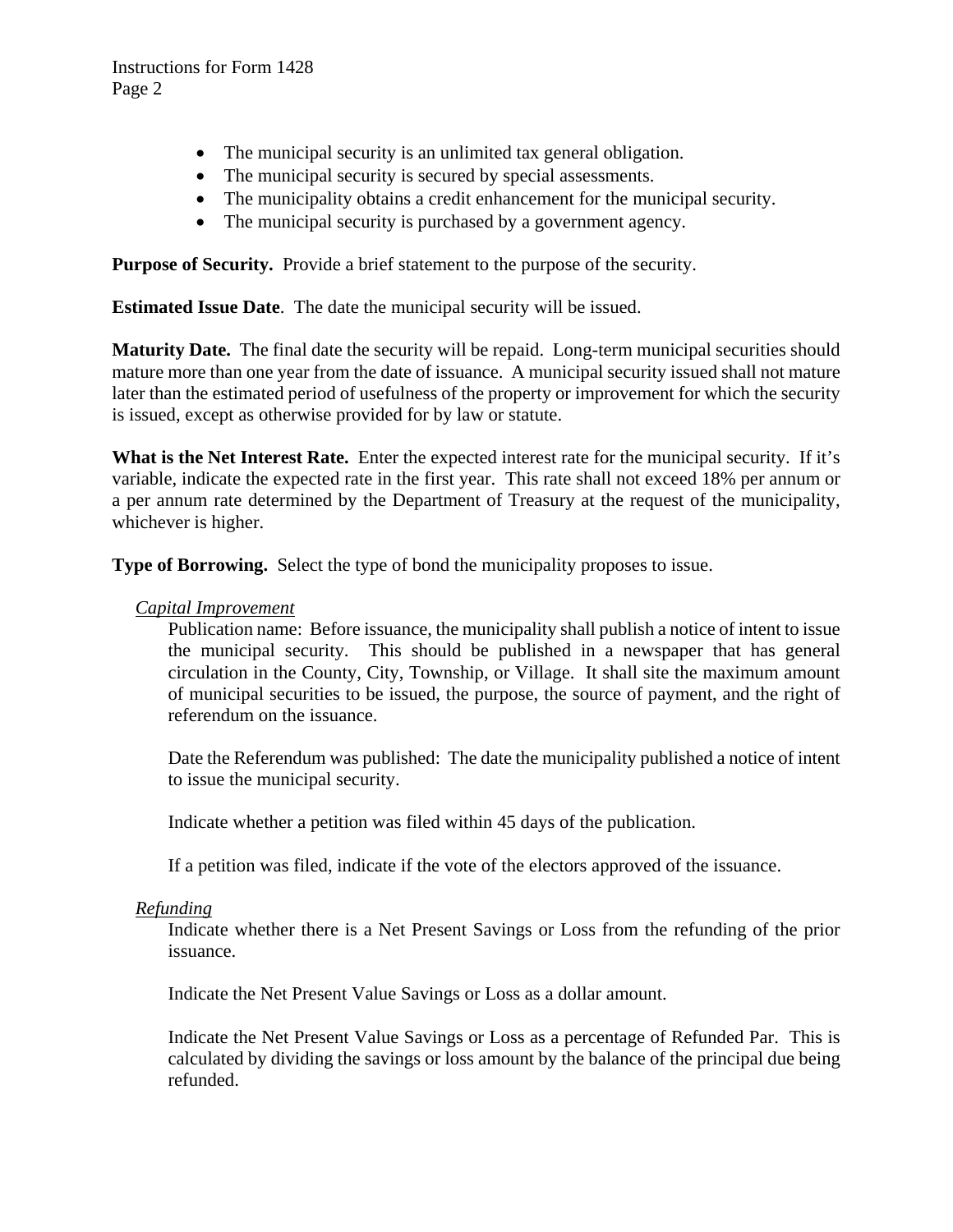Indicate if the refunding is a partial refunding. A partial is the funding of a prior bond or note and receiving new money as well. If there is new money, provide the amount of new money to be received.

Indicate if there was an exemption approved by the Department of Treasury.

#### *Revenue*

Indicate the Highest, Lowest, and Average Debt Service Coverage Ratio from the revenue coverage schedule over the next seven years.

#### *Other*

Explain what "Other" type of borrowing is being applied for.

**Type of Sale.** Indicate the method of sale, either Competitive or Negotiated, which is chosen by the municipality as to how the municipal security will be sold.

A *Competitive Sale* is when the issuer requests bids from underwriters for the purchase of the bonds, and the issuer selects the best bid according to criteria in the notice of sale.

A *Negotiated Sale* is when the terms of the sale are negotiated directly between the issuer and the underwriter.

**Page Number in Resolution Showing the Type of Sale.** Indicate the page number in the authorizing resolution or ordinance that expressly states the type of sale.

**Select Method and Reason for Choosing Negotiated Sale.** If the sale of the issuance is negotiated, the authorizing resolution shall expressly state the method and reason for choosing a negotiated sale. The method and reason selected should match the method and reason referenced in the authorizing resolution. Refer to MCL 141.2309(1).

**Structure.** Indicate if the structure of the security will be a Bond, Installment Purchase Agreement (IPA), Line of Credit (excludes Counties, Cities, Townships, and Villages), or Note.

# *Bond*

Indicate the type of bond:

- A General Obligation bond includes a pledge to levy a property tax to meet debt service requirements.
- A Revenue bond guarantees repayment solely from revenues generated by a specified fund associated with the purpose of the bond.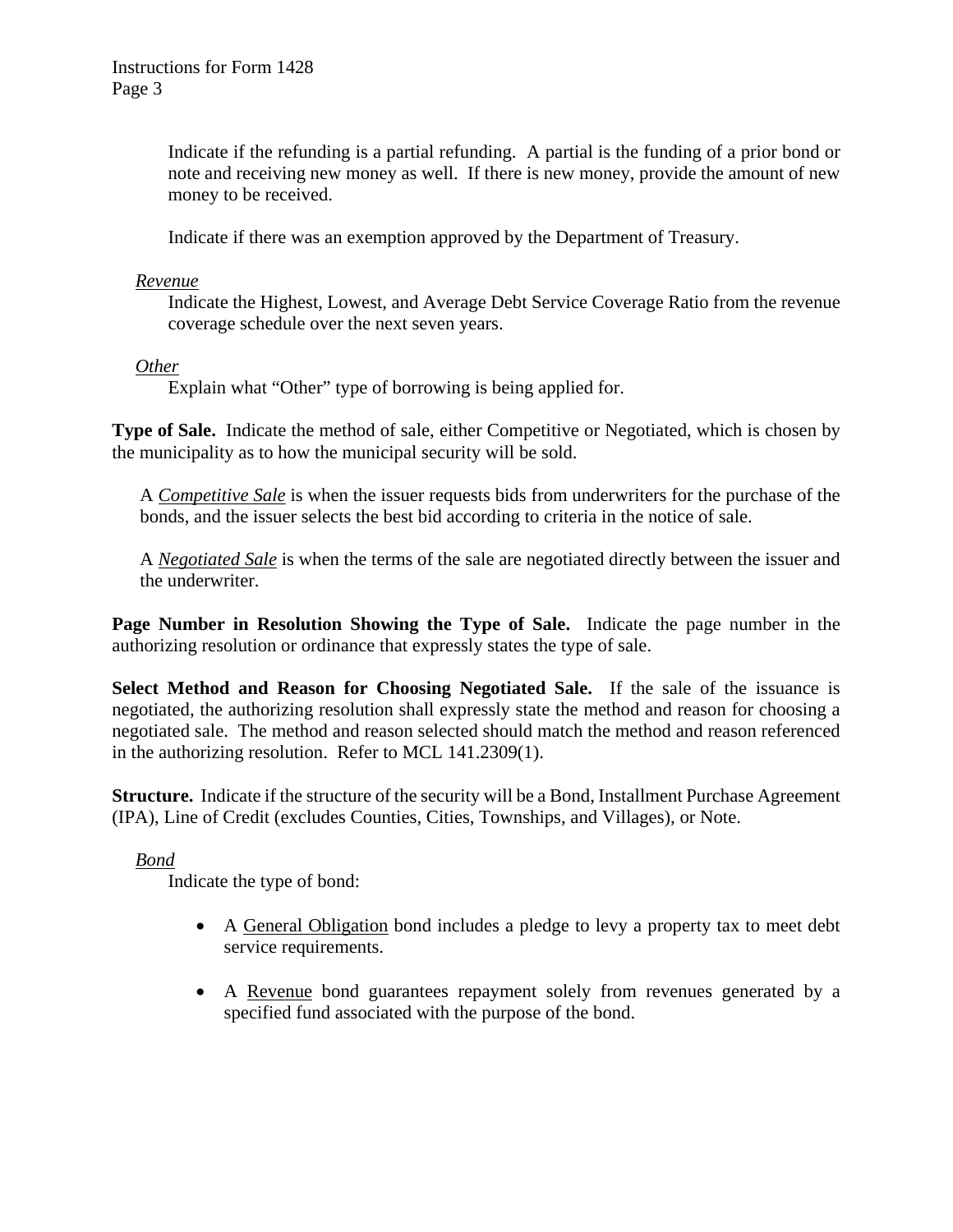If this is a *General Obligation* bond, indicate the type of security.

- A Limited Tax bond is payable from ad valorem taxes that are limited by law in rate or amount.
- An Unlimited Tax bond is also payable from ad valorem taxes, but is not limited by law in rate or amount.

Other bonds may be payable from the General Fund or other money available.

#### *IPA (Installment Purchase Agreement)*

Refer to the Public Act authorizing the borrowing to confirm if the issuance is subject to Public Act 34 of 2001, as amended.

#### *Line of Credit (Excludes Counties, Cities, Townships, and Villages)*

Indicate if the line of credit is for the Current or Next fiscal year.

Estimated State Aid: This is the amount of state aid expected to be received for the fiscal year the municipality is borrowing against. The school shall not pledge more than 30% of the state aid apportioned to the school for that fiscal year minus any state aid already received or pledged. Refer to MCL 380.1225.

Enter any payments received for the fiscal year the municipality is borrowing against.

Enter state aid previously pledged for other municipal securities. If none, enter \$0.

Indicate if a line of credit will be necessary in the subsequent fiscal year.

#### *Note*

Indicate the type of note anticipated to be issued.

#### *Bond Anticipation Note (BAN)*

Enter the amount to be issued on a long-term municipal security from the authorized resolution the local unit proposes to issue. The principal amount of the security shall not exceed 50% of the proposed long-term security. Refer to MCL 141.2413(3).

#### *Revenue Anticipation Note (RAN)*

Enter the amount of revenue sharing received in the prior fiscal year. The principal amount of the municipal security issued shall not exceed 50% of the total revenue sharing payments received in the last preceding fiscal year. Refer to MCL 141.2407(2).

The total set-aside is used for the payment of principal and interest on the municipal security. A portion of each dollar that is not less than 125% of the percentage that the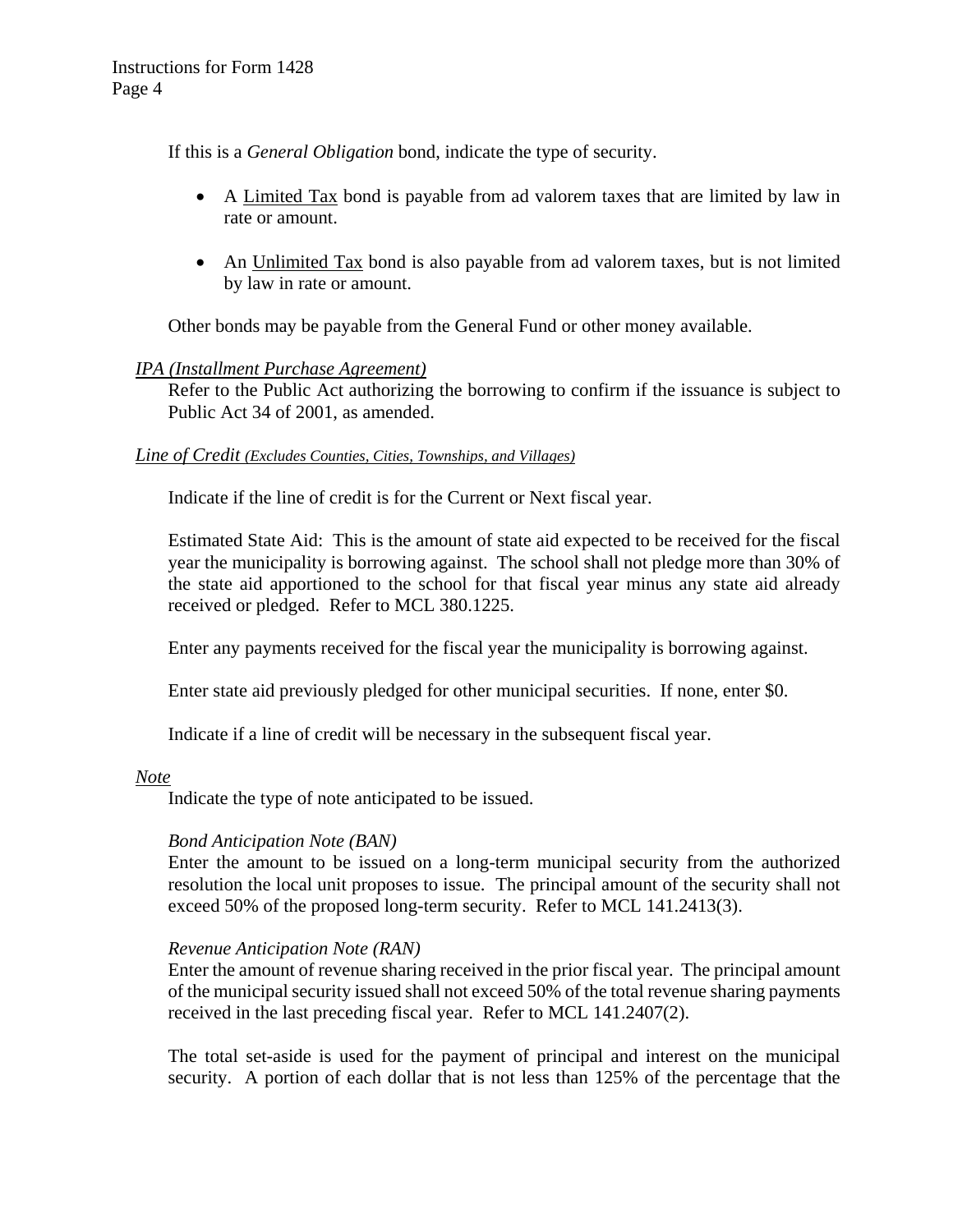principal amount of the municipal security bears to the amount of the revenue sharing, up to the amount of principal. This should match to what is reported on the cash flow.

Example:

| Principal of Note          | $\overline{\mathbf{X}}$ | 125% | % of revenue sharing that needs to<br>$=$ be set aside each month, up to<br>amount of principal |
|----------------------------|-------------------------|------|-------------------------------------------------------------------------------------------------|
| Revenue Sharing            |                         |      |                                                                                                 |
|                            |                         |      |                                                                                                 |
| \$5.0 M (RAN)              |                         | 125% | 62.5% of revenue sharing needs to<br>$=$ be set aside each month, up to                         |
| \$10.0 M (Revenue Sharing) |                         |      | amount of principal                                                                             |

#### *Tax Anticipation Note (TAN)*

Enter the expected operating tax levy for the fiscal year borrowing against. The amount of security issued shall not exceed 75% of the operating taxes of the current fiscal year that remains to be collected at the time of the authorizing resolution. Or the amount of the security issued shall not exceed 50% of the operating tax levy if the operating tax levy is for the next succeeding fiscal year. Refer to MCL 141.2405(2) and MCL 141.2403.

The total set-aside is used for the payment of principal and interest on the municipal security. A portion of each dollar that is not less than 125% of the percentage that the principal amount of the municipal security bears to the amount of the operating taxes, up to the amount of principal. This should match to what is reported on the cash flow.

Example:

| Principal of Note       |  | X 125% | $=$ | % of property taxes that need to be<br>set aside each month, up to amount                 |
|-------------------------|--|--------|-----|-------------------------------------------------------------------------------------------|
| <b>Property Taxes</b>   |  |        |     | of principal                                                                              |
| \$7.5 M (TAN)           |  | 12.5%  | $=$ | 93.75% of property taxes need to be<br>set aside each month, up to amount<br>of principal |
| \$10.0 M (Property Tax) |  |        |     |                                                                                           |

# *State Aid Note (SAN)*

Indicate the fiscal year the municipality is borrowing against. Estimated state aid is the amount that is expected to be received for the fiscal year borrowing against.

Notes shall not exceed 70% of the difference between the total state aid funds apportioned to the school district or intermediate school district for the current fiscal year end and portion already received or pledged. Refer to MCL 380.1225(3).

Notes shall not exceed 50% of the difference between the total state aid funds apportioned to the school district or intermediate school district for the subsequent fiscal year end and portion already received or pledged. Refer to MCL 380.1225(5).

Enter any payments received for the fiscal year the municipality is borrowing against.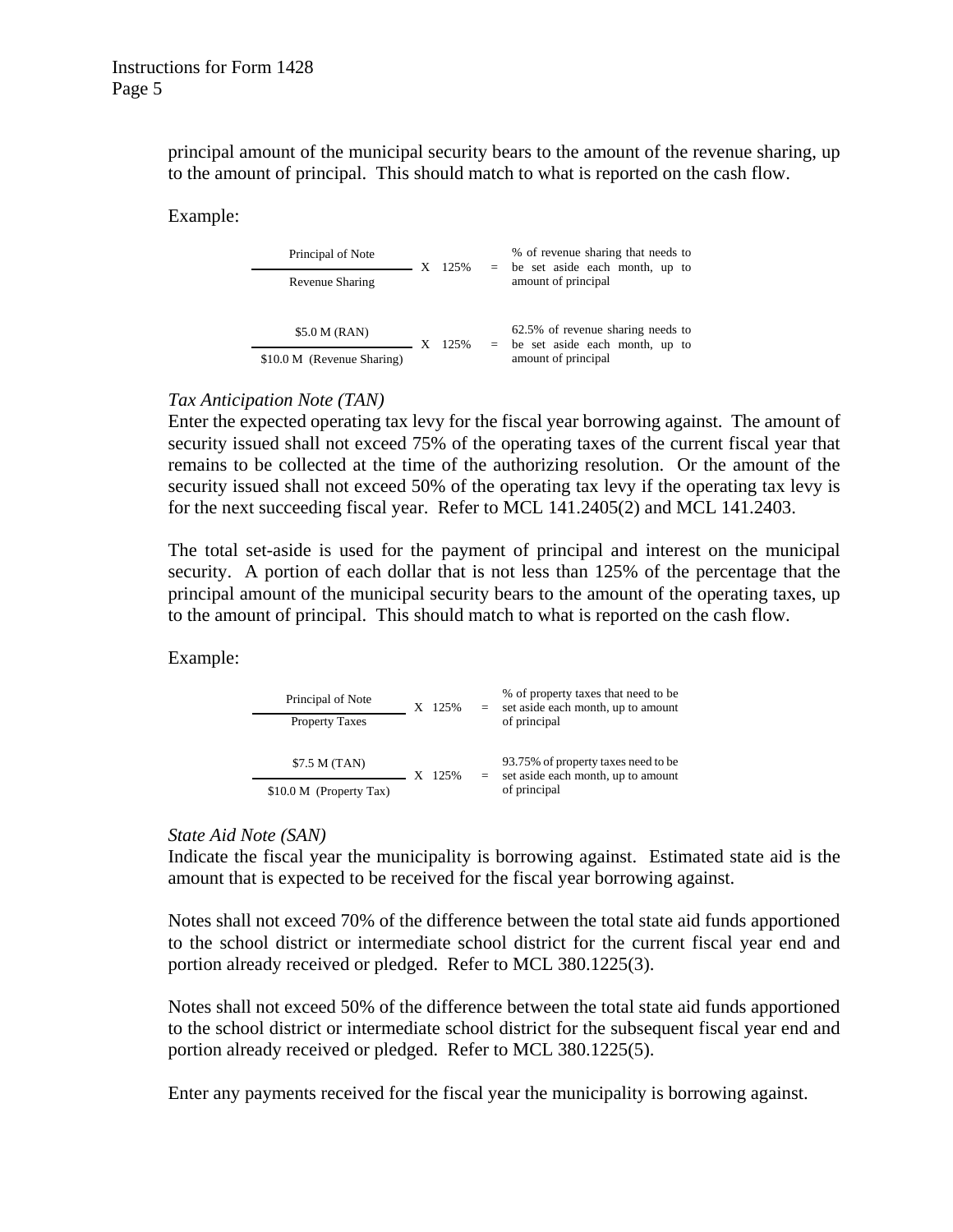Enter state aid previously pledged for other municipal securities. If none, enter \$0.

Indicate whether a state aid note will be necessary in the subsequent fiscal year to repay this state aid note application.

**Resolution Adopted at a Special Meeting.** A regular meeting is one which is held recurrently, like a monthly meeting held on a specific date or day each month. A special meeting is a board meeting outside of the regular timetable.

If held at a special meeting, indicate if any members of the governing body were absent.

If any members were absent, a waiver of notice or proof of call must be uploaded with this application.

- A waiver of notice is a document that waives the right to formal notification.
- A proof of call is a document indicating the member was made aware of the meeting before it took place.

**Total Amount of Long-Term Debt Outstanding.** Include all indebtedness of the municipality.

**Debt excluded from Debt Limit Calculation.** Indicate the total amount of debt that is excluded from debt limit calculation per statute.

**Debt Structure.** Indicate whether the bonds are due serially, term, or both.

- *Serial bonds* mature in consecutive years or other intervals.
- *Term bonds* are due in a single maturity whereby the issuer may agree to make periodic payments into a fund for mandatory redemption of term bonds before maturity or for payment at maturity.

**Does the First Principal occur within Five Years after the Date of Issuance?** Refer to MCL 141.2503(1).

**Are all Principal Payments in any Year beyond Four Years from the Date of Issuance greater than 20% of the Principal Payments in any Subsequent Year?** Refer to MCL 141.2503(1).

**Source of Repayment.** Indicate what source of revenue is pledged towards the payment of the municipal security.

If from a *Special Assessment*, indicate date of the last installment. A municipal security issued in anticipation of special assessments shall mature no later than 2 years after the time fixed by law for the payment of the last installment of the assessments from which the municipal security is paid. Refer to MCL 141.2501(a).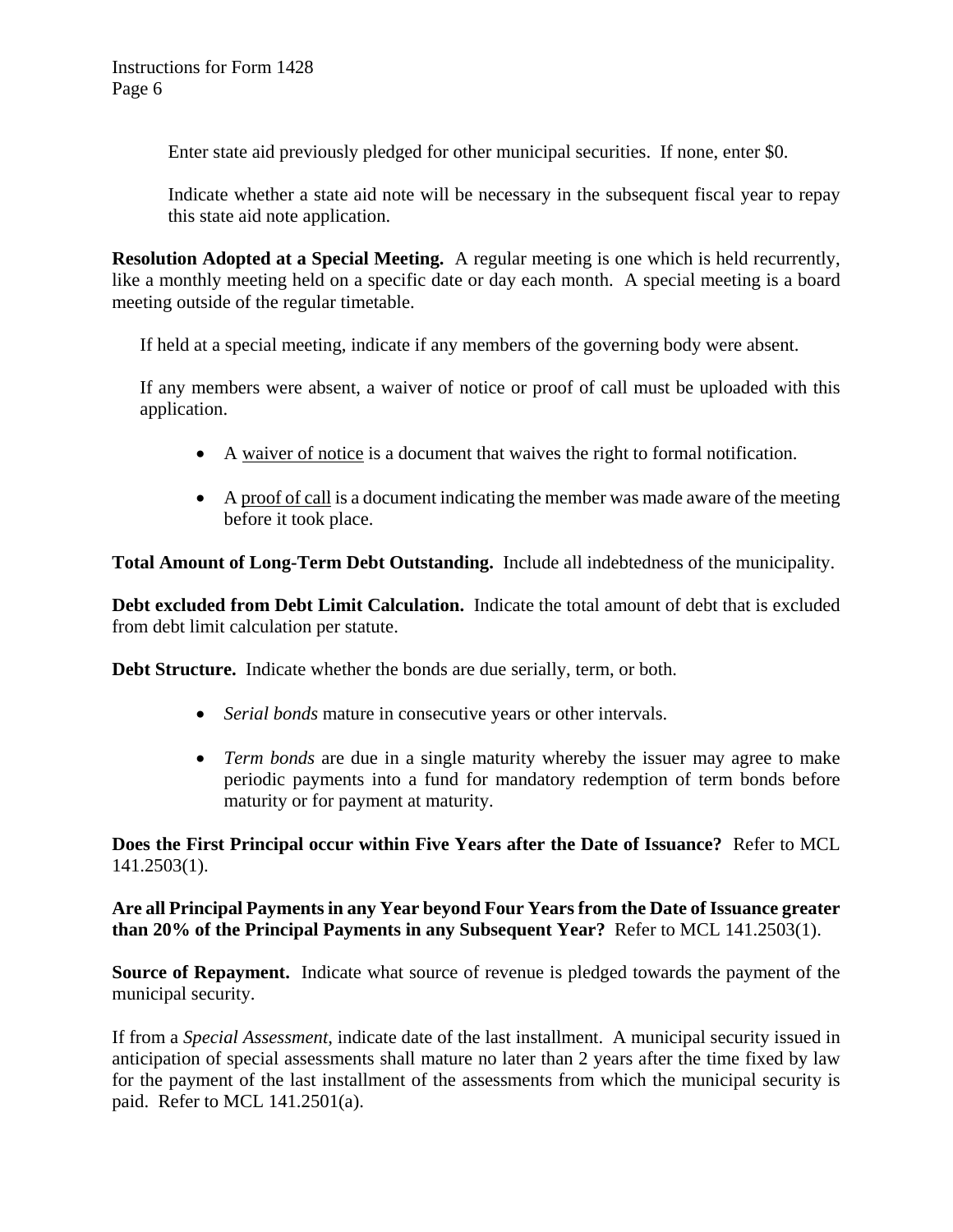If from a *Special Assessment for County Drain(s)*, indicate the total amount to be assessed on the taxpayers.

**Date of Last Payment on Maturity Schedule.** Enter date of last payment on maturity schedule. This is the date on which the principal amount of a note, bond, or other debt instrument becomes due and is repaid.

#### **General Fund.**

*Beginning Fund Balance* – Enter the ending balance of the most current audited financial statements.

*Operating Revenues* – Enter the amount budgeted for the current fiscal year.

*Operating Expenditure* – Enter the amount budgeted for the current fiscal year.

*Other Financing Sources* – *Revenues / (Expenditures)* – Enter as positive/negative number if it is increasing/decreasing the fund balance.

**New Entity.** A new entity is a municipality that has had 18 months or less of operations and has not been required to file an audit.

If Yes, indicate date when established.

If No, indicate the fiscal year the most recent qualifying statement was filed.

# **Qualifying Statement**

Indicate if the qualifying statement was filed late. A qualifying statement is due six months after the end of the fiscal year.

Indicate the status of the qualifying statement. This determination is posted online and can be found at [Local Government Financial Services Division Document Search.](https://treas-secure.state.mi.us/LAFDocSearch/)

Indicate whether this is the first application since filing the most recent qualifying statement.

If No, indicate if this is an amended filing. An *amended filing* is to correct any errors from an original submission that was rejected.

When the form has been completed, select the "Save" button at the bottom of the screen.

# **Document Upload**

Upload any required supporting documentation. All files must be in the .pdf format. Supporting documentation may include some or all of the following: resolution adopted by the governing body, maturity schedule, notarized proofs of call or waiver of notice, and compliance letter.